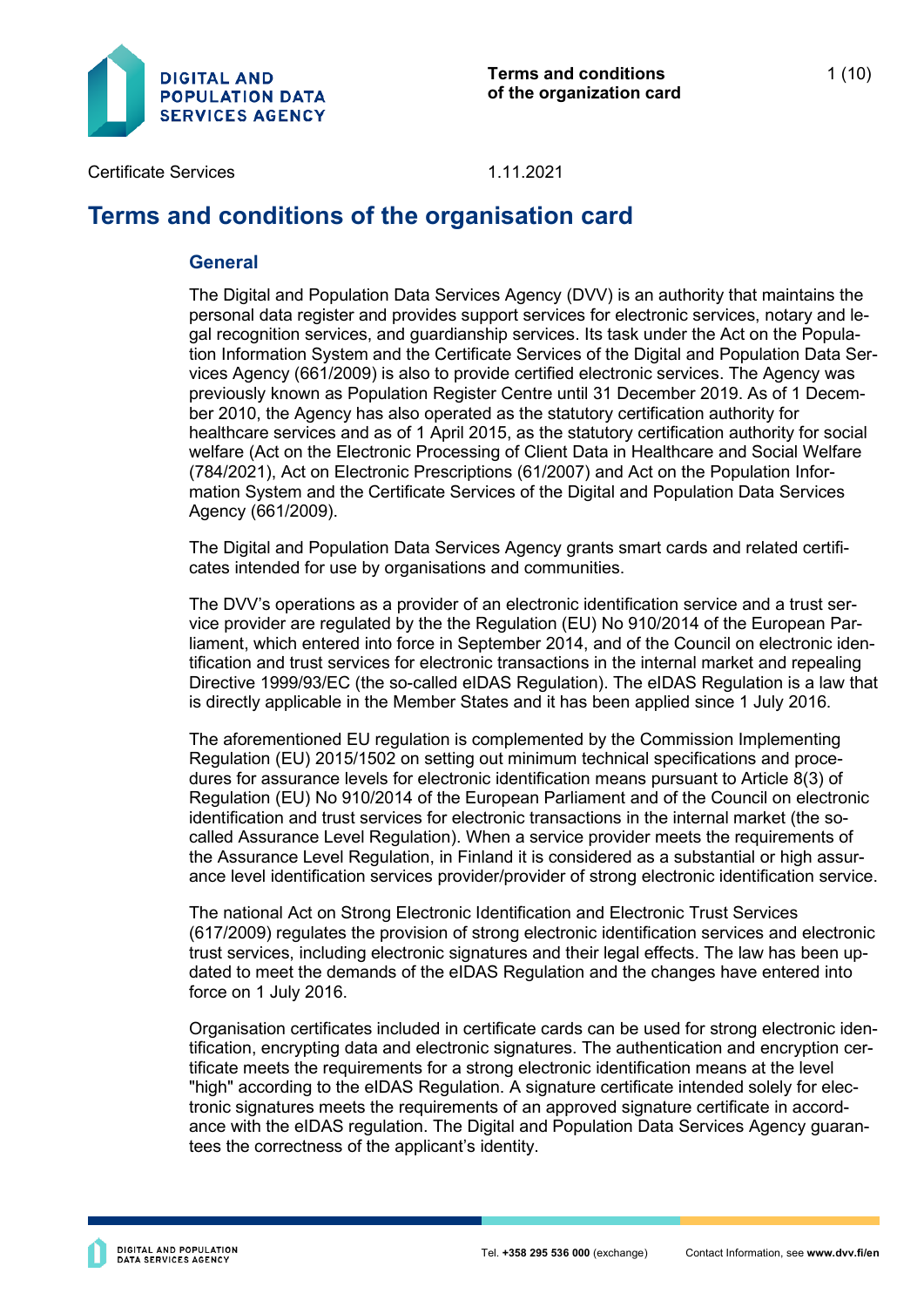

The validity of an organisation certificate is at most five years.

Enabling the electronic properties of the organisation card requires activating the organisation certificate.

# **Applying for an organisation card**

Applications for an organisation certificate are made in person by visiting the registration authority's registration point. The application is filed in the certification authority's certificate information system.

The certificate application is approved by granting the certificate. If any of the prerequisites for issuing the certificate to the applicant are missing, the certificate is not issued and the application is rejected. The applicant is notified of the decision immediately, and he/she can appeal the decision in writing with the certification authority.

The certificate card applicant's identity is verified from a valid identity document issued by the police (identity card that has been issued after 1 March 1999 or passport). Other acceptable forms of identity documents are: a valid passport or identity card issued by an official government agency of an EEA member state, Switzerland or San Marino, or a valid passport issued by an official government agency of another state. If the applicant does not hold any of these documents, the police will verify their identity by other methods.

You can apply for a new certificate when the previous certificate expires if the prerequisites for issuance are still met. When you apply for a new certificate, follow the same procedures as when applying for the certificate for the first time. Only the certificate holder can apply for a new certificate.

It is also possible to apply for a new certificate if the certificate holder's information changes (insofar as it affects the data content of the certificate) or the card becomes damaged. In this case, the certificate holder must contact the registration point and apply for a new organisation card and certificate.

Based on the application information, the certification authority sends to the applicant:

- an organisation card which contains the card holder's personal key pairs and certificates
- an activation PIN envelope used by the holder of the organisation card to set PIN1 (authentication and encryption certificate) and PIN2 (signature certificate) for the card.

In addition, the certification authority sends the holder of the card the instructions for the use of the organisation card.

The activation PIN envelope required for enabling the organisation certificate is mailed either to the applicant's home address or to the organisation assigned to the applicant about four days after the card has been mailed.

# **Enabling the organisation certificate**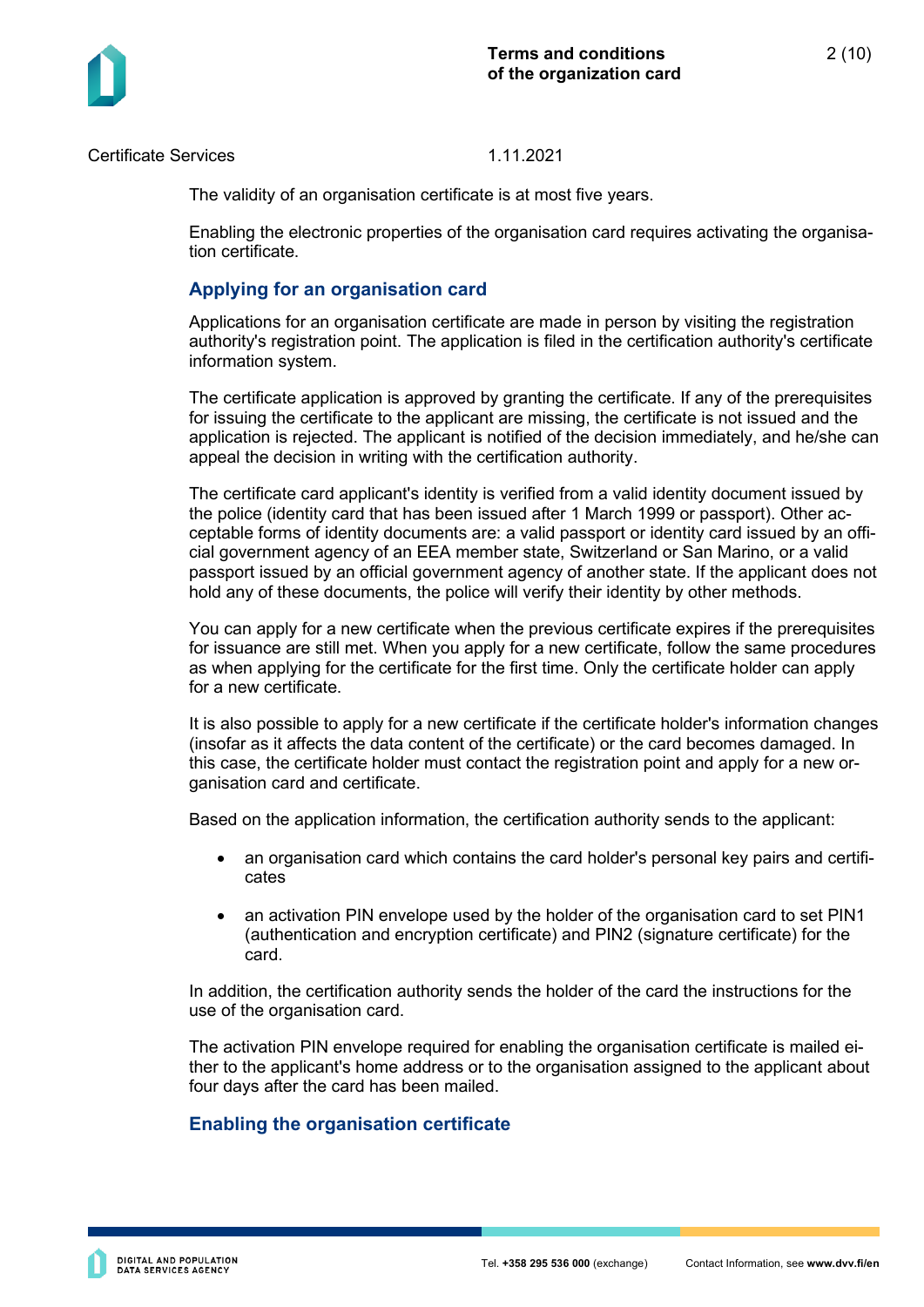

To enable the electronic properties of an organisation certificate on an organisation card, the card must be activated using the activation PIN. In addition to the organisation card and the activation PIN, you also need a computer, a card reader and card reader software to activate the organisation certificate. You can activate the organisation certificate using the card reader software mPollux DigiSign Client. You can download the latest version of the card reader software for free at [https://dvv.fi/en/card-reader-software.](https://dvv.fi/en/card-reader-software)

The card reader software will start the activation process automatically when you put the organisation card into the card reader for the first time. The activation PIN allows you to create two personal PIN codes: basic PIN (PIN1) and signature PIN (PIN2). The basic PIN allows the card user to identify themselves when logging in to services, and the signature PIN allows the user to sign documents electronically.

You can find detailed instructions for enabling the organisation certificate on the DVV website at [https://dvv.fi/en/use-of-the-smart-card.](https://dvv.fi/en/use-of-the-smart-card)

The certificate helpline is open from Monday to Friday at 8-21 and on Saturdays at 9-15 at 0600 96160 (local network/mobile call rate) The helpline is closed on Sundays and public holidays. The service is in Finnish, Swedish and English.

# **Managing the PIN codes**

You can find instructions for resetting a locked PIN code and changing it on the DVV website at [https://dvv.fi/en/managing-pin-codes.](https://dvv.fi/en/managing-pin-codes) If you lose the activation PIN, you have to visit the organisation's own registration point in person to order a new activation PIN.

# **Responsibility for keeping the organisation card**

Only the card holder is allowed to use the organisation card and the related activation PIN.

The certificate holder must store and manage their certificates and key pairs and the associated codes and certificate card with due care. The certificate holder must take measures to prevent the loss of the certificate card and protect PINs against unauthorised disclosure or misuse.

PIN codes used to activate the keys must not be kept together with the certificate card. The certificate holder must change their PIN codes if there is reason to believe that they may have been disclosed to unauthorised parties.

The responsibility of an organisation certificate holder ends when they have submitted the information for cancelling the card to the revocation service and received a revocation notice from the official who received your call. For more detailed instructions on revoking a certificate, see Invalidating Certificates on the Organization Card. You should make the revocation request immediately after you have noticed the reason for making the request.

You must take care of your organisation card in accordance with these terms and conditions of use and the publicly available, approved certificate policy. You must keep your organisation card in a safe place to ensure that it cannot be modified, accessed by outsiders or used without authorisation. Acting in violation of these instructions relieves the Digital and Population Data Services Agency from any responsibility arising from the organisation card's use.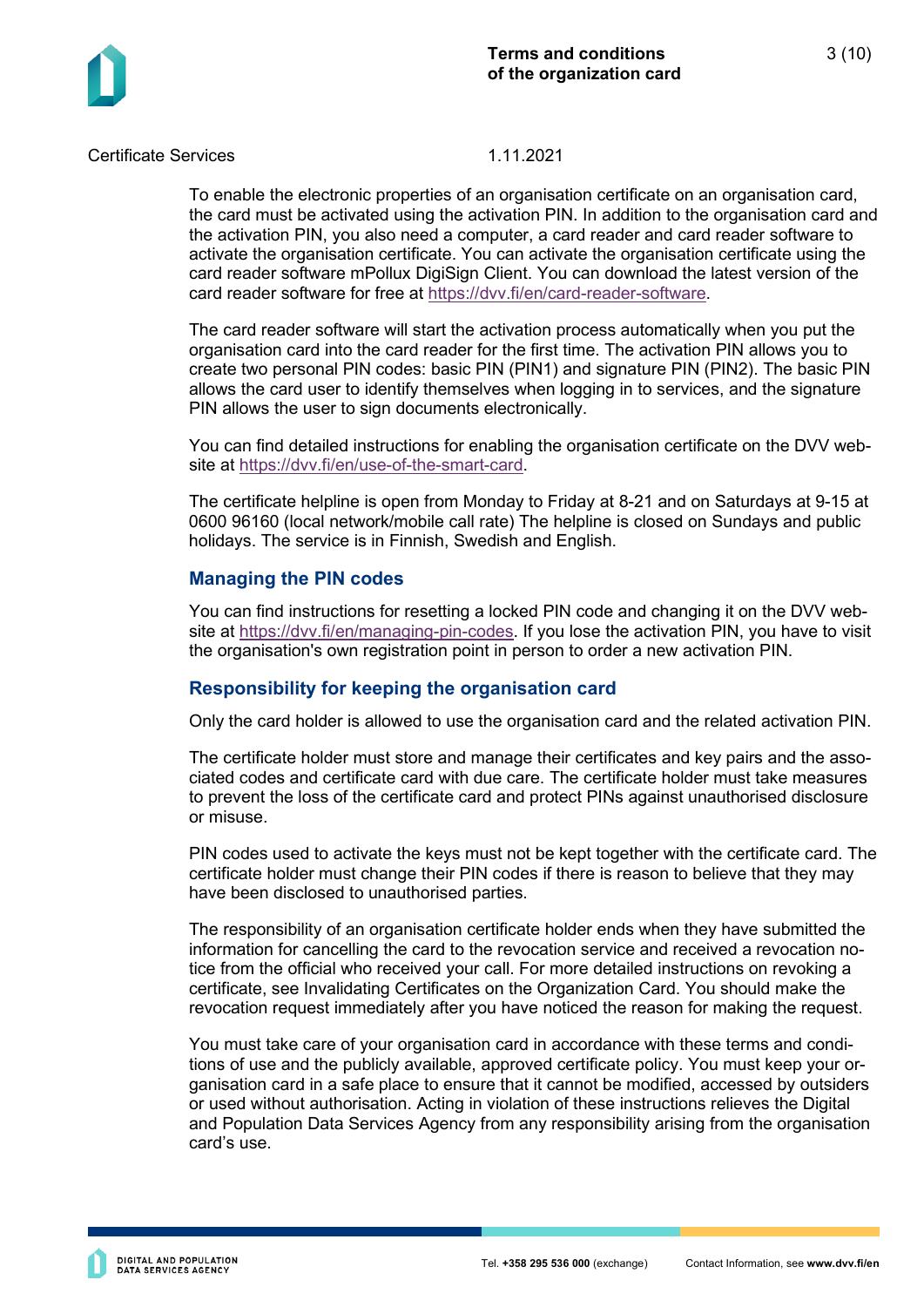

### **Responsibility of the holder of the organisation card**

The organisation certificate contains a personal identification certificate and an approvedlevel electronic signature certificate, as laid down in the European elDAS regulation (910/2014).

The holder of an organisation card must commit to comply with the certificate policy when applying for and using an organisation certificate. The certificate holder is responsible for ensuring that the data provided in the application for the certificate are correct.

Before signing an organisation certificate application, see the rights and obligations of an organisation certificate applicant in the smart card user quide [\(https://dvv.fi/en/use-of-the](https://dvv.fi/en/use-of-the-smart-card)[smart-card\)](https://dvv.fi/en/use-of-the-smart-card), in the terms of use of the smart card and in the certificate policy [\(https://dvv.fi/en/certificate-policy\)](https://dvv.fi/en/certificate-policy), which explain the rights and obligations of both parties (the certification authority and the certificate holder). By submitting your application for an organisation certificate, you also accept the general terms and conditions of use and undertake to use the certificates in accordance with the instructions.

The application document and terms and conditions of use clearly state that with their signature, the applicant for an organisation certificate confirms the correctness of the information provided and approves the creation of the organisation certificate and its publication according to the agreement with the client organisation or in a public directory. At the same time, the applicant accepts the rules and terms pertaining to the use of the organisation certificate and sees to the storage of organisation certificates and PIN codes and the reporting of any misuse or lost cards.

An organisation certificate is the electronic identity of its holder and may not be given for another person to use.

Liability for the use of the organisation certificate and for the legal actions taken with it and their financial consequences rests with the certificate holder.

The certificate card must not be left in a reader unattended or given to another person in any circumstances.

Leaving a card containing a microchip in a reader may enable the abuse of the organisation certificate. When terminating a terminal session or leaving a terminal device unsupervised, it is the responsibility of the organisation certificate holder to remove the microchip containing the organisation certificate from the reader device and close the applications used appropriately or otherwise closing the technical connection needed for the use of the organisation certificate.

If the certificate card is damaged, the card holder must arrange for the certificates held on the card to be revoked and apply for a new card at the registration point. The procedure for applying a new certificate card is the same as applying for the card and the certificate for the first time.

The certificate holder must notify the revocation service if the card is lost or the holder suspects misuse.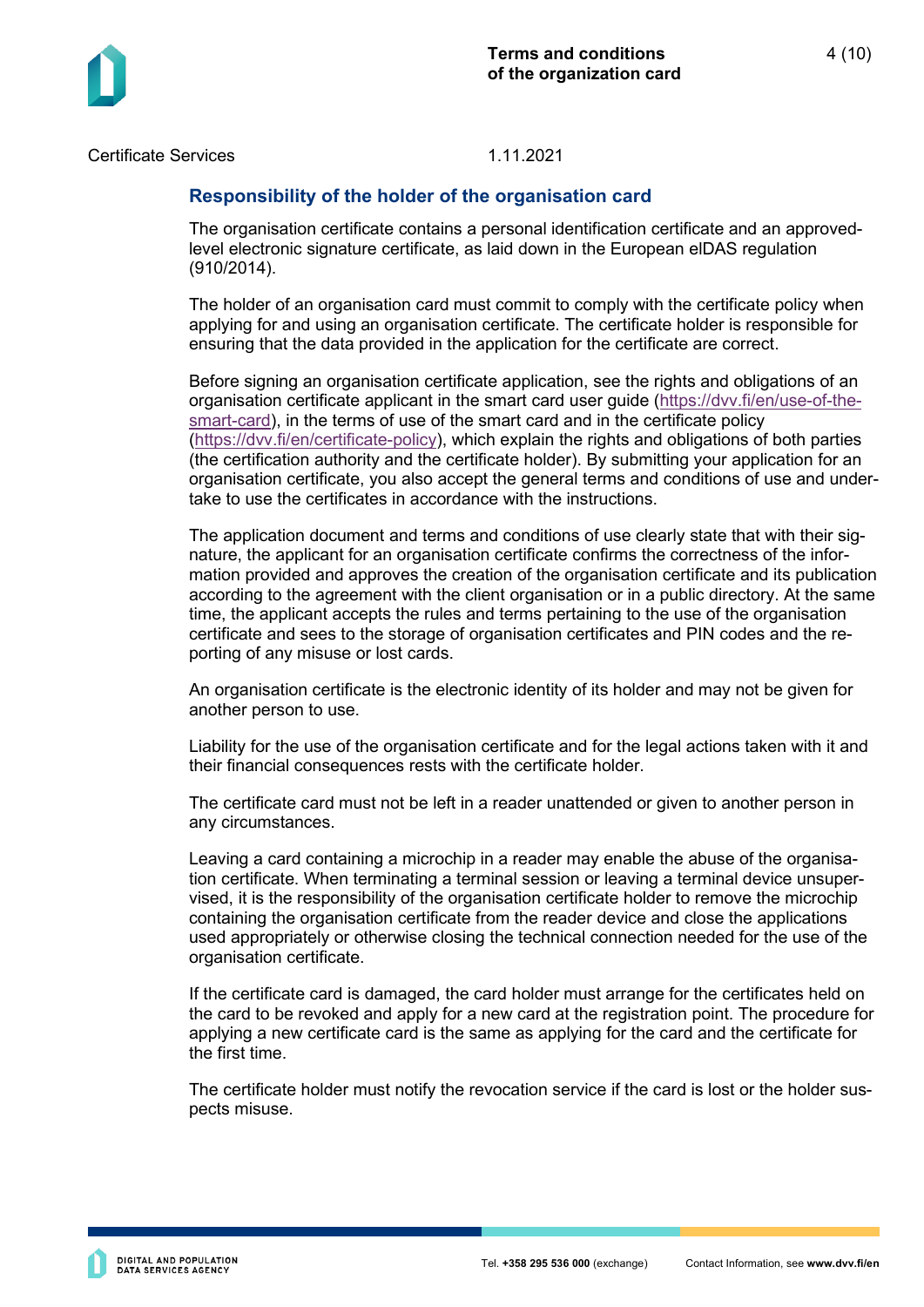

If the PIN code is locked and the associated PUK code/activation PIN required to open it has been lost, the card holder must contact their organisation's registration point in order to obtain the PUK code/activation PIN.

# **Digital and Population Data Services Agency's liability.**

The Digital and population Data Services Agency's liability for the provision of certificate services is determined according to the agreement concluded with the client organisation. The Digital and Population Data Services Agency is bound by the certification authority's liability for damages under the Act on Strong Electronic Identification and Electronic Trust Services. Where applicable, the Tort Liability Act (412/1974) and Act on Electronic Services and Communication in the Public Sector (13/2003) are also applied.

In its capacity as the certification authority, the Digital and Population Data Services Agency is responsible for the security of the certificate system. The certification authority is liable for the services that it has commissioned as if for its own.

The Digital and Population Data Services Agency is responsible for ensuring that the organisation certificate has been created with following the procedures described in the Act on the Population Information System and the Certificate Services of the Digital and Population Data Services Agency (661/2009), the Act on Strong Electronic Identification and Electronic Signatures, the Act on Electronic Services and Communication in the Public Sector, the certificate policy and the certification practice statement, and according to the data provided by the applicant of the certificate. The Digital and Population Data Services Agency is only responsible for the data that it has stored in the organisation certificate.

The Digital and Population Data Services Agency has the responsibility to ensure that when used appropriately, the organisation certificate can be used from the time it is handed over for its entire period of validity unless it has been placed on the revocation list. The organisation certificate has been given to a person identified in a manner required for organisation certificates. The certificate holder has been given instructions pertaining to the use of the organisation certificate.

When creating a certificate and signing an organisation certificate with its private key, the certification authority assures it has checked the personal data in the organisation certificate according to the policies described in the certificate policy and the certification practice statement.

The certification authority is responsible for ensuring that the right person's organisation certificate is placed on the revocation list and that it appears on the revocation list in the time specified in the certificate policy.

# **Limitations of the Digital and Population Data Services Agency's liability**

The Digital and Population Data Services Agency is not liable for damage caused by the disclosure of PIN codes, PUK code/activation PIN or an organisation certificate holder's private keys unless said disclosure is the direct result of the Agency's direct action.

The maximum extent of the Digital and Population Data Services Agency's liability to the organisation certificate holder and a trusting party is any direct damage incurred if the damage is the result of the Agency's direct actions.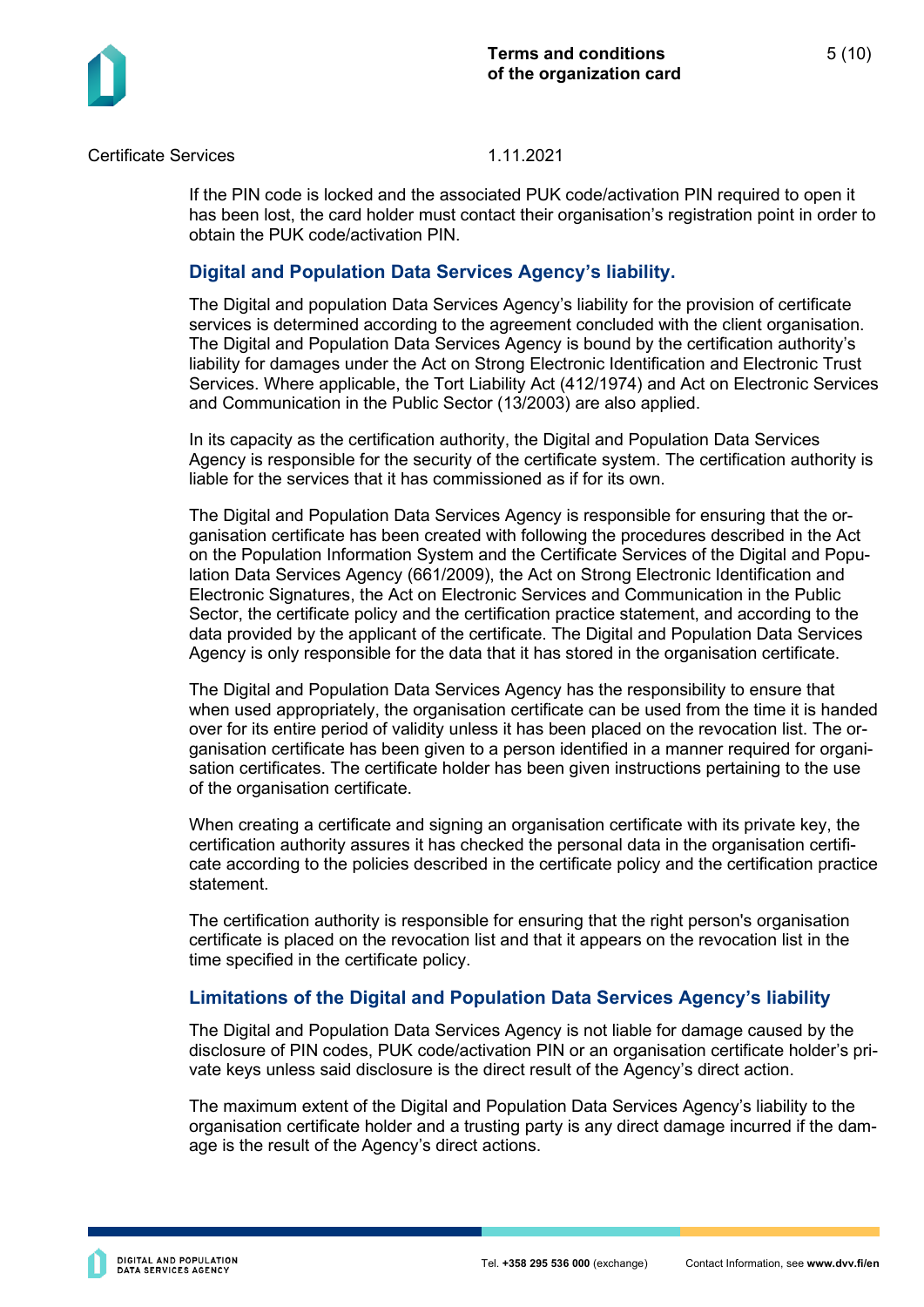



The Digital and Population Data Services Agency is not responsible for any indirect or consequential damage caused to the holder of the organisation certificate. Neither is the Digital and Population Data Services Agency liable for the indirect or consequential damage suffered by a party trusting an organisation certificate or by another contractual partner of the certificate holder.

The Digital and Population Data Services Agency is not responsible for the functioning of public data connections or information networks, such as the internet, and it is not liable for situations in which the execution of a legal act is prevented because a device or software used by the holder of the organisation certificate fails or in which the certificate is used in breach of its intended use.

The certification authority has the right to interrupt the service for changes or maintenance. Modifications and maintenance concerning the revocation list will be announced in advance.

The certification authority has the right to develop the certificate service. An organisation certificate holder or a party trusting an organisation certificate must bear their own expenses thus incurred, and the certification authority is not liable to compensate the organisation certificate holder or a party trusting the organisation certificate for any expenses caused by the certification authority's development work.

The certification authority is not responsible for errors in the online service or applications intended for the certificate holder and organisations and based on a certificate or for any expenses resulting from them.

The certification authority is not liable for any damage caused by the conduct of the certificate holder or the party using the certificate system in violation of the law, the certificate policy, certification practice statement or other instructions.

#### **Force majeure**

The certification authority is not liable for any damages caused by natural disasters or other force majeure events.

# **Revocation/invalidation of certificates on the organisation card**

Certificates on the organisation card are revoked by calling the revocation service 0800 162 622 (free when calls are made in Finland). If you are calling from abroad, the number is +358 800 162 622 (charges made by the local operator will be payable).

A certificate revocation request can be made by:

- the holder of the organisation card or their legal representative regarding that person's own certificate;
- the certification authority if the conditions mentioned below are met. A certificate can be revoked:
- upon the certificate holder's request
- if the certificate holder leaves their position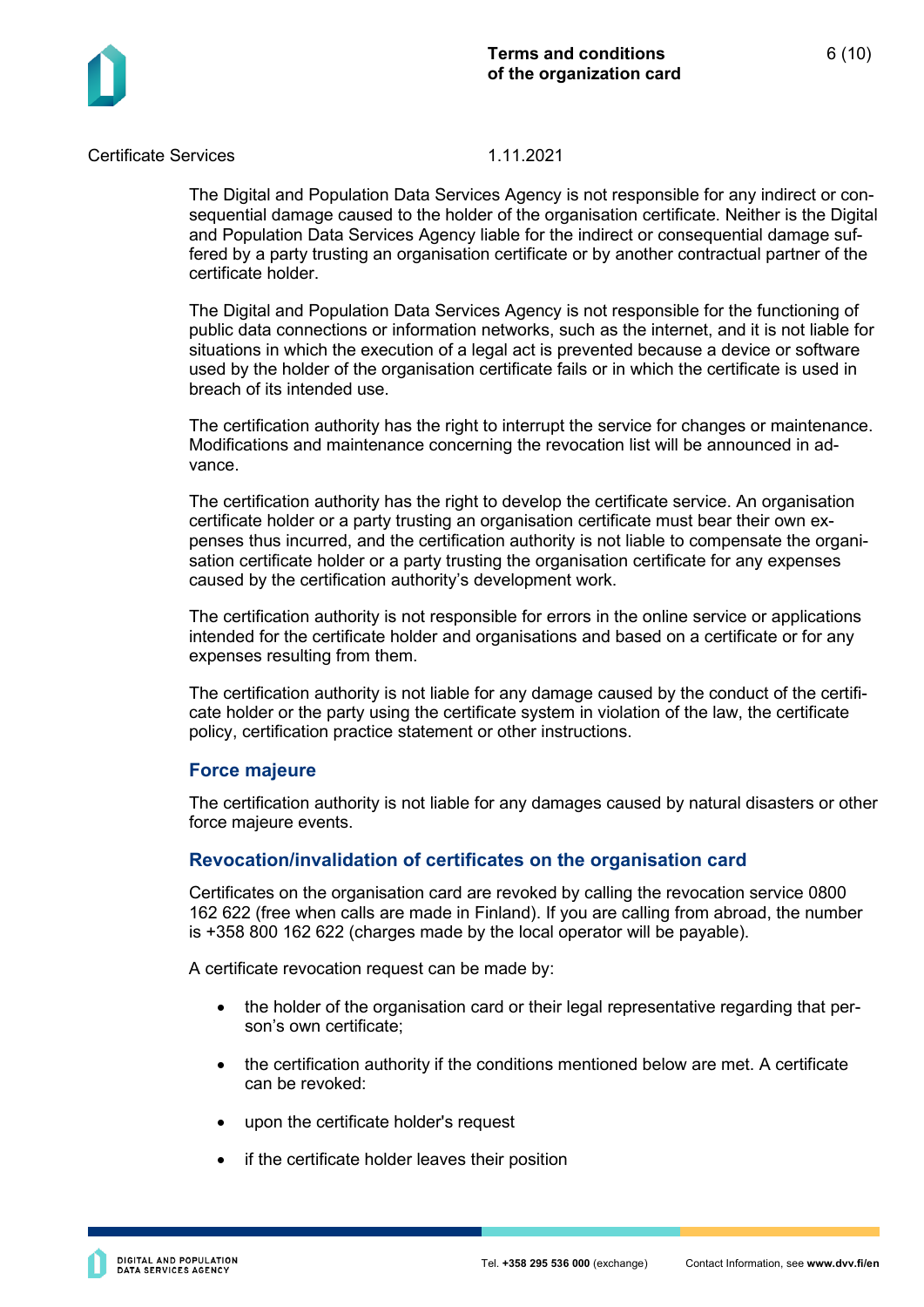- if the certificate card is lost, stolen or damaged
- if the PIN code and the certificate card are lost or stolen
- upon death of the certificate holder.

The certificate holder must immediately request the revocation of their certificate by contacting the revocation service if the above-mentioned conditions for revoking the certificate are met.

The certification authority may revoke an organisation certificate if the certificate is used in a way that violates the certificate policy, the certificate practice statement, the Act on the electronic processing of client data in social and health care or the Act on electronic prescriptions or associated regulations, requirements or quidelines.

No attempt must be made to use the certificate after the revocation request has been made.

The Digital and Population Data Services Agency will revoke a certificate it has issued if an error is found in its data content.

The Digital and Population Data Services Agency may revoke certificates signed with its private key if there is reason to believe that the Agency's private keys have become disclosed to or accessed by unauthorised parties.

All certificates that are valid and have been granted with the exposed key must be closed on one or several revocation lists whose validity period does not expire until the validity of the last revoked certificate has expired.

If the private key used by the Digital and Population Data Services Agency when creating the certificate or another technical method has been disclosed or otherwise become unusable, the Agency must duly notify all cardholders and the supervisory authority (the Finnish Transport and Communications Agency Traficom).

The Digital and Population Data Services Agency may also revoke a certificate for other special reasons.

# **Notifying users of the processing of their data**

The handling of private information in the certification authority's systems is subject to the provisions of the law on the handling of private information and the protection of privacy, including Act on the Population Information System and the Certificate Services of the Digital and Population Data Services Agency (661/2009), EU's General Data Protection Regulation (679/2016) and the Data Protection Act (1050/2018). The handling of public information in the certification authority's systems is subject to the provisions of the Act on the Openness of Government Activities (621/1999). The certification authority ensures that private information handled in its systems is protected against unauthorised access. Information can be disclosed to authorities on the basis of acts, decrees and associated regulations.

The person's unique identifier and other information provided in the application are stored in the DVV certificate system. The authentication certificates and person's unique identifier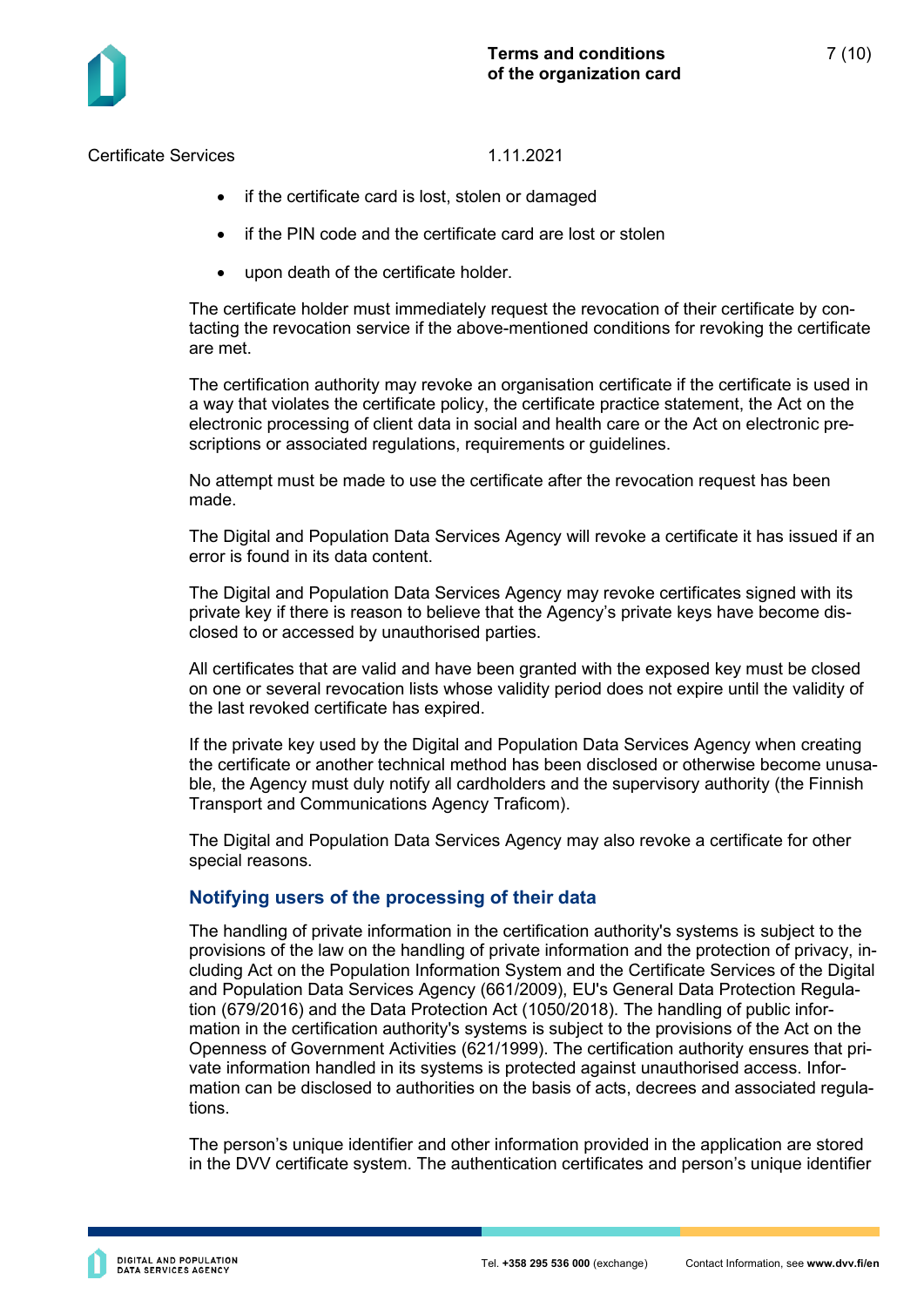

on the organisation card are also stored in the DVV public directory [\(https://dvv.fi/en/certifi](https://dvv.fi/en/certificate-directory)[cate-directory\)](https://dvv.fi/en/certificate-directory) unless otherwise agreed with the client organisation. Anybody has the right to access information contained in a public directory, as laid down in the Act on the Openness of Government Activities. The data archiving period is the card's validity period + 5 years.

The certification authority has published specific policy rules under the Data Protection Act with regard to the certificate services.

### **Controller and statements**

The personal data contained in the organisation card are collected in the following systems: The Population Information System, the certificate system and the revocation list. For the Population Information System, the controllers are the Digital and Population Data Services Agency and the State Department of Åland. For the certificate system and revocation list, the controller is the Digital and Population Data Services Agency.

In accordance with the Data Protection Act, statements on the registers have been prepared and can be viewed at [https://dvv.fi/en/privacy-statements.](https://dvv.fi/en/privacy-statements)

The DVV services and registers' privacy statements detail how, where and why personal data is processed.

### **Certificate data content**

The following data are saved on the organisation certificate issued by the Digital and Population Data Services Agency:

- Certificate holder unique identifier (formerly SV number)
- Certificate serial number
- First and last name of the certificate holder
- UPN field
- Organisation name
- Certificate period of validity
- Title (optional)
- Organisation unit (optional)

For more detailed technical specifications of the data content of certificates, visit [https://dvv.fi/en/fineid-specifications.](https://dvv.fi/en/fineid-specifications)

The details of the certificate and their correctness are confirmed with the electronic signature of the certification authority.

The certification authority publishes the certification authority's certificates and revocation lists in a non-chargeable, publicly available, public directory. Depending on the agreement on the certificate and/or the agreement concluded with the customer organisation, the certification authority publishes the granted verification and encryption certificates in either a public or non-public directory. Signature certificates are not published in a directory.

# **Implementation of the right of inspection of personal data and rectification in accordance with data protection legislation**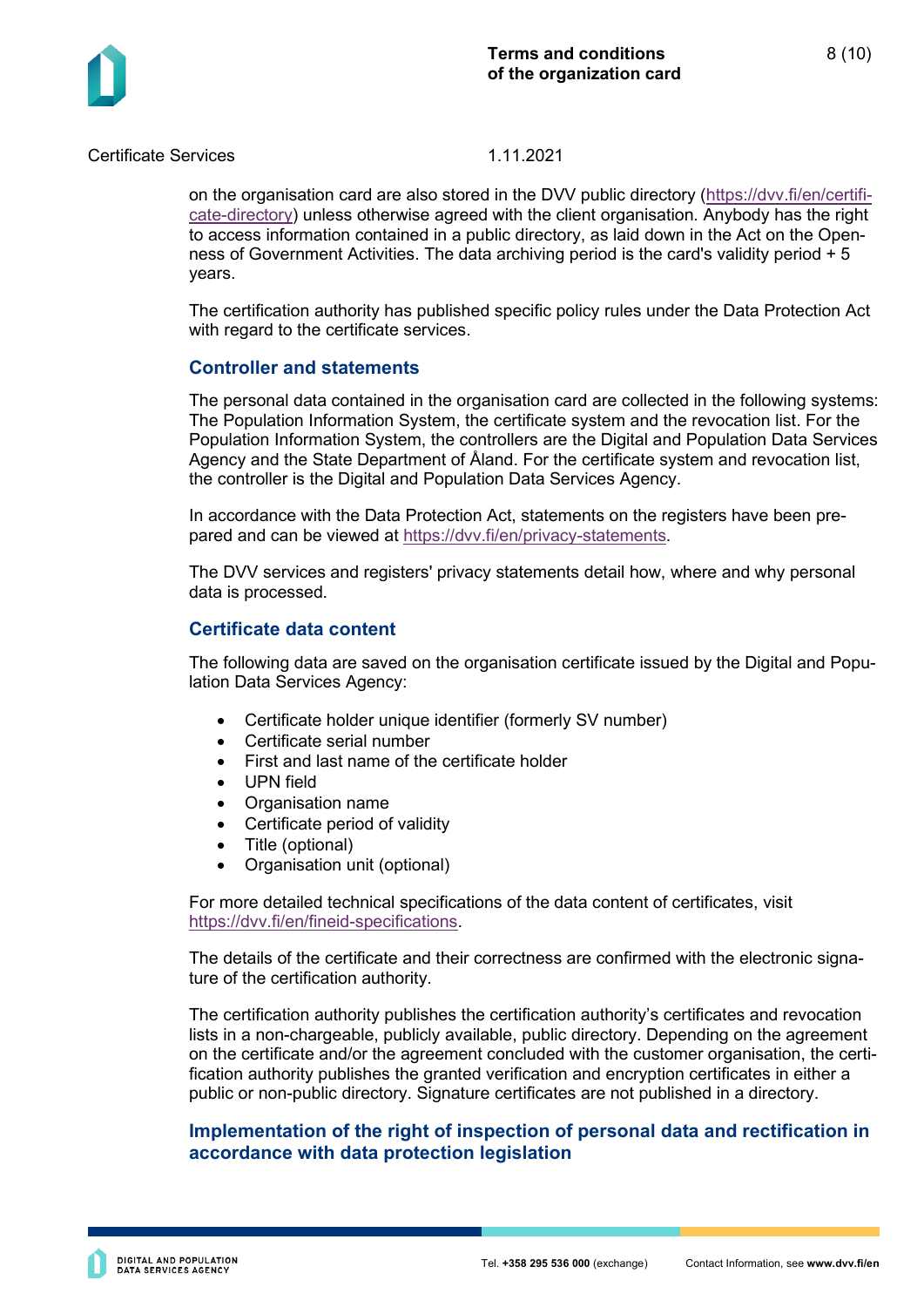

The holder of a certificate has the right to access their information, such as personal data, in accordance with the applicable legislation.

The right of data subjects to check their own register data and the data subject's right to prohibit the controller from processing their register data as well as the rectification of an error are provided for in Regulation (EU) No 2016/679 of the European Parliament and of the Council (General Data Protection Regulation) repealing Directive 95/46/EC, the Data Protection Act (1050/2018) and the Act on the Population Information System and the Certificate Services of the Digital and Population Data Services Agency (661/2009), regarding the protection of natural persons in the processing of personal data and the free movement of such data. The requests for accessing data and rectification made in accordance with the Data Protection Act must be submitted to the controller of the register concerned.

# **Responsibility of the controller and processing of personal data**

The handling of private information in the CA's systems is subject to the provisions of the law on the handling of private information and the protection of privacy. The handling of public information in the certification authority's systems is subject to the provisions of the Act on the Openness of Government Activities (621/1999). The certification authority ensures that private information handled in its systems is protected against unauthorised access. Information can be disclosed to authorities on the basis of acts, decrees and associated regulations.

# **Additional information related to the organisation card**

Certificate policy documents concerning the organisation card can be found at <https://dvv.fi/en/certificate-policy>

Identification principles of the Digital and Population Data Services Agency can be found at <https://dvv.fi/en/certificates>

You can download the software for changing PIN codes and releasing locked PIN numbers (mPollux DigiSign Client) free of charge at<https://dvv.fi/en/card-reader-software>

# **Appeal and dispute resolution**

An organisational card issued in the Digital and Population Data Services Agency is an indication of a positive administrative decision, and the rejection of an application for an organisational card is an indication of a negative administrative decision. The instructions for claiming a revised decision and appeal instructions are attached to the Agency's decision.

If you are dissatisfied with the Agency's decision, you may request a revised decision from the Digital and Population Data Services Agency. A claim for a revised decision to the Agency must be made in writing. The claim for a revised decision may be free-form but it must include the matters and appendices mentioned in the instructions for revised decisions and appeals.

If you are still dissatisfied with a decision made during revision procedures, it can still be appealed to the Administrative Court. An appeal to the Administrative Court is filed must be submitted in writing. The appeal for a revised decision may be free-form but it must include the matters and appendices mentioned in the instructions for revised decisions and appeals. The appeal must be submitted to the administrative court in whose jurisdiction the